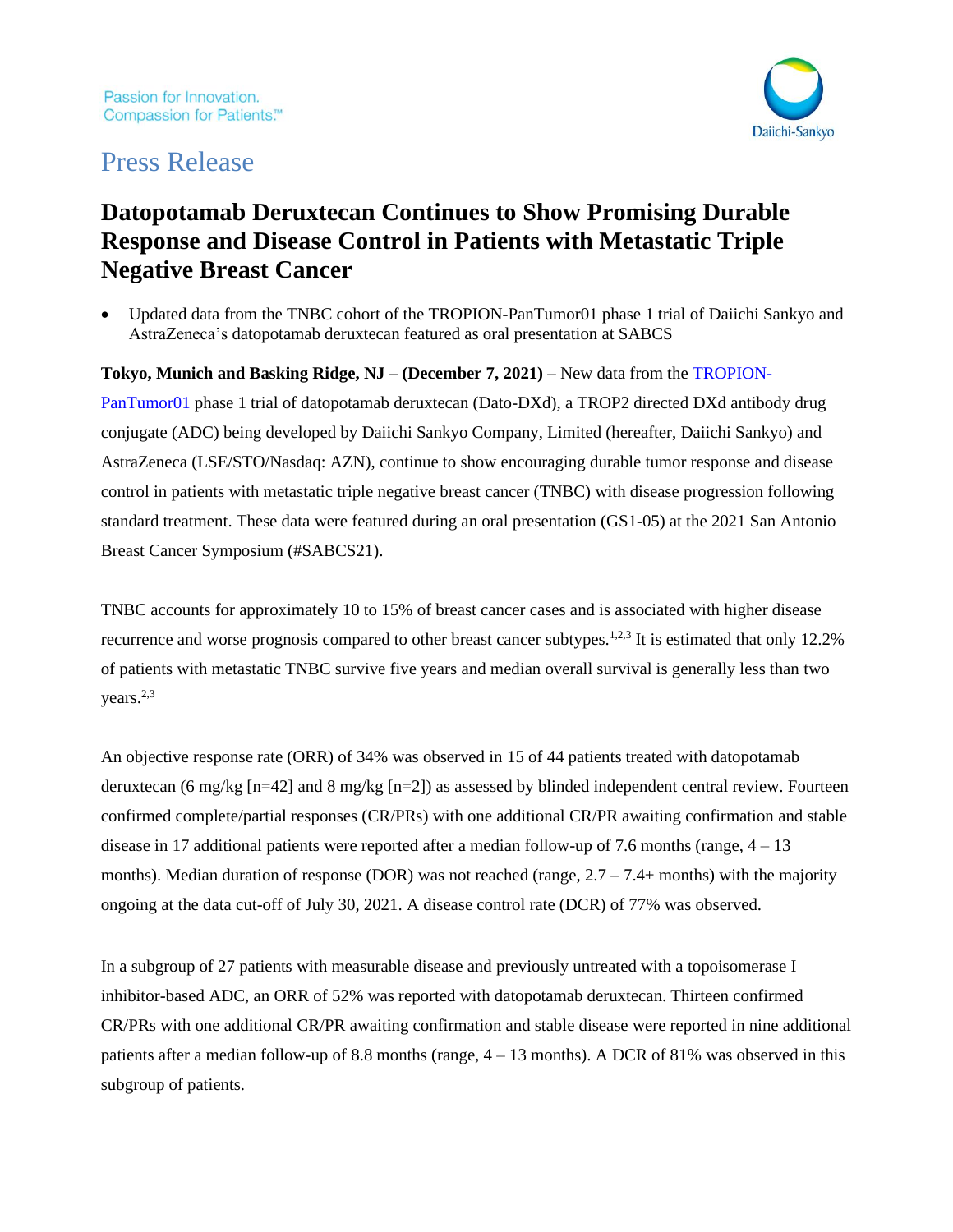"Despite recent advances in the treatment of triple negative breast cancer, a significant need remains to improve patient outcomes, underscoring the importance of developing new and effective therapies," said Ian E. Krop, MD, PhD, Associate Chief, Division of Breast Oncology, Susan F. Smith Center for Women's Cancers, Dana Farber Cancer Institute. "These preliminary results with datopotamab deruxtecan in pretreated patients with metastatic triple negative breast cancer are very encouraging and further evaluation of this TROP2 directed ADC is warranted."

The overall safety profile of datopotamab deruxtecan in TNBC in TROPION-PanTumor01 was consistent with what has been previously reported with no new safety signals. Treatment emergent adverse events (TEAEs) occurring in ≥15% of patients included nausea, stomatitis, vomiting, fatigue, alopecia, mucosal inflammation, constipation, headache, decreased lymphocyte count, decreased neutrophil count, pyrexia, anemia, pruritis, hypokalemia, diarrhea and cough. Grade 3 or greater treatment-related TEAEs occurred in 23% of patients. No cases of interstitial lung disease (ILD) were observed.

"These updated results continue to show the promise of datopotamab deruxtecan as a durable treatment strategy for patients with previously treated triple negative breast cancer, a historically difficult-to-treat form of breast cancer," said Gilles Gallant, BPharm, PhD, FOPQ, Senior Vice President, Global Head, Oncology Development, Oncology R&D, Daiichi Sankyo. "We are committed to further developing datopotamab deruxtecan and establishing where this specifically engineered TROP2 may be most effective in treating triple negative breast cancer."

"Patients with metastatic triple negative breast cancer face rapid disease progression with currently available treatment options and unmet need remains high for these patients," said Cristian Massacesi, MD, Chief Medical Officer and Oncology Chief Development Officer, AstraZeneca. "Based on these encouraging results of datopotamab deruxtecan in the triple negative breast cancer cohort of TROPION-PanTumor01, plans are underway to initiate a registrational phase 3 study."

Patients were treated with a median of three prior therapies in the metastatic setting (range, 1-10), including taxanes (91%), platinum-based chemotherapy (52%), immunotherapy (43%), topoisomerase I inhibitor-based ADCs (30%; sacituzumab govitecan, n=10; trastuzumab deruxtecan, n=2; patritumab deruxtecan, n=1) and PARP inhibitors (16%). As of data cut-off on July 30, 2021, 30% of patients remained on treatment with datopotamab deruxtecan.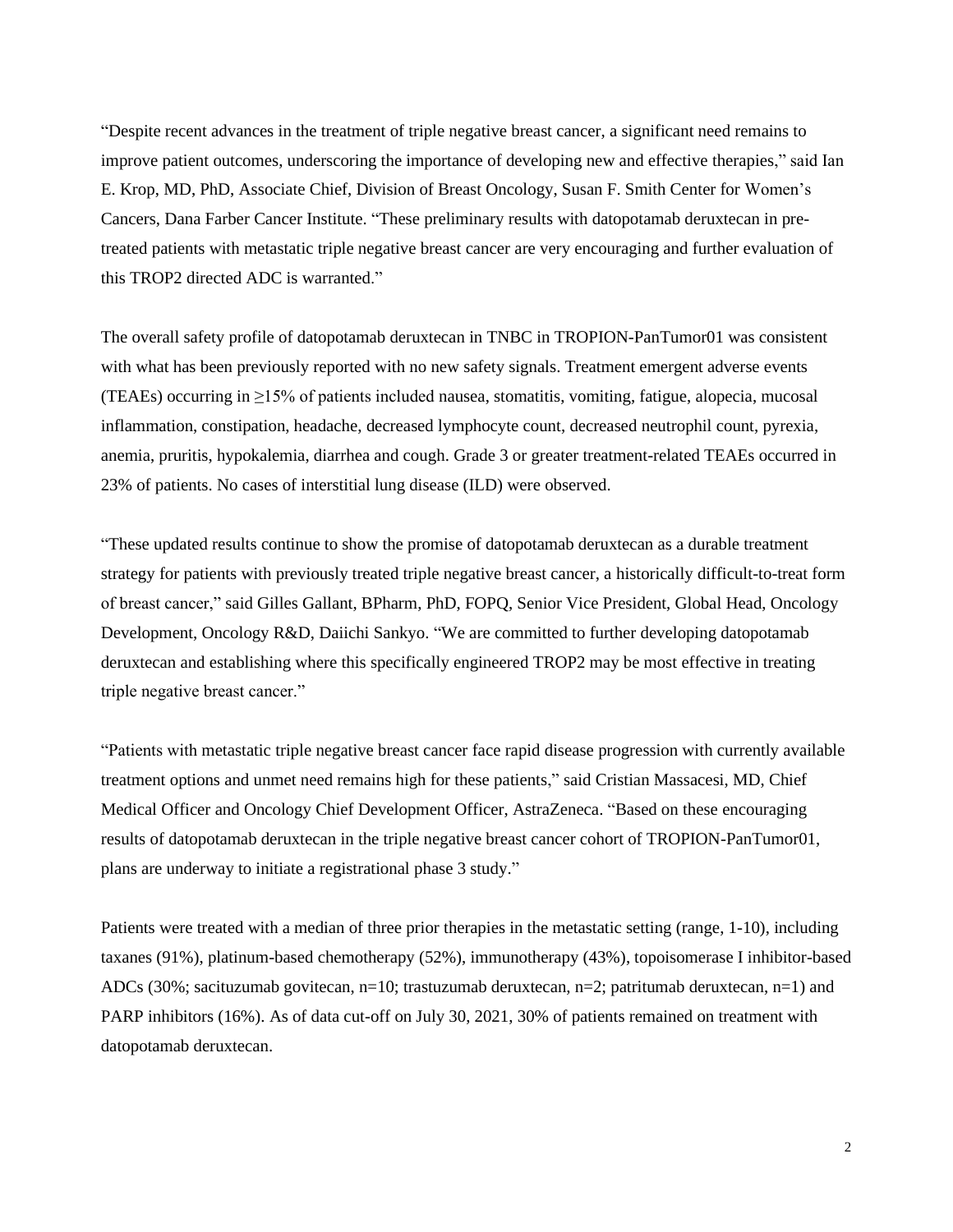## **Summary of TROPION-PanTumor01 TNBC Results**

| <b>Efficacy Measure</b>        | <b>All TNBC Patients</b> | <b>Patients without Prior Topoisomerase I-</b> |
|--------------------------------|--------------------------|------------------------------------------------|
|                                | $(n=44)^{i}$             | <b>Based ADC and with Measurable Disease</b>   |
|                                |                          | $(n=27)^{ii}$                                  |
| ORR, %                         | $34\%$ (n=15)            | $52\%$ (n=14)                                  |
| (CR/PR) (confirmed)            | $n=14$                   | $n=13$                                         |
| (CR/PR) (pending confirmation) | $n=1$ <sup>iii</sup>     | $n=1$ <sup>iii</sup>                           |
| SD, %                          | 39% $(n=17)$             | $33\%$ (n=9)                                   |
| PD, %                          | $18\%$ (n=8)             | $15\%$ (n=4)                                   |
| DCR, %                         | $77\%$ (n=34)            | $81\%$ (n=22)                                  |

CR; complete response; DCR, disease control rate; ORR, objective response rate; PD, progressive disease; PR, partial response; SD, stable disease

i Includes response evaluable patients who had ≥1 postbaseline tumor assessment or discontinued treatment. Postbaseline tumor assessments were not yet available for 2 patients at the data cut-off. Three patients were not confirmed to have a target lesion per BICR and therefore had a best overall response of non-CR/non-PD.

ii Includes response evaluable patients who had ≥1 postbaseline tumor assessment or discontinued treatment. Postbaseline tumor assessments were not yet available for 1 patient at the data cut-off.

iii Includes patients with an unconfirmed response but are ongoing treatment.

## **About TROPION-PanTumor01**

[TROPION-PanTumor01](https://clinicaltrials.gov/ct2/show/NCT03401385) is a first-in-human, open-label, two-part, multicenter phase 1 trial evaluating the safety, tolerability and preliminary efficacy of datopotamab deruxtecan in patients with advanced solid tumors refractory to or relapsed from standard treatment or for whom no standard treatment is available, including non-small cell lung cancer (NSCLC), TNBC, hormone receptor (HR) positive/HER2 negative breast cancer, small cell lung cancer, urothelial, gastric and esophageal cancer*.*

The dose escalation part of the study, which was limited to patients with NSCLC, assessed the safety and tolerability of increasing doses of datopotamab deruxtecan to determine the maximum tolerated dose and/or recommended dose for expansion. The dose expansion part of the study further assessed the safety and tolerability of datopotamab deruxtecan in patients with additional solid tumors. Based on the preliminary efficacy and safety profile, the 6 mg/kg dose has been chosen for further development.<sup>4,5</sup>

Safety endpoints include dose limiting toxicities and serious adverse events. Efficacy endpoints include ORR, DCR, DOR, time to response, progression-free survival and overall survival. Pharmacokinetic, biomarker and immunogenicity endpoints also are being evaluated.

## **About Triple Negative Breast Cancer**

Approximately 10 to 15% of breast cancers are considered triple negative, a breast cancer subtype that is defined by tumors that test negative for estrogen and progesterone hormone receptors (HRs) as well as human epidermal growth factor 2 receptor (HER2).<sup>[1,](#page-0-2)[2,6](#page-0-0)</sup> An estimated 260,000 new cases of TNBC were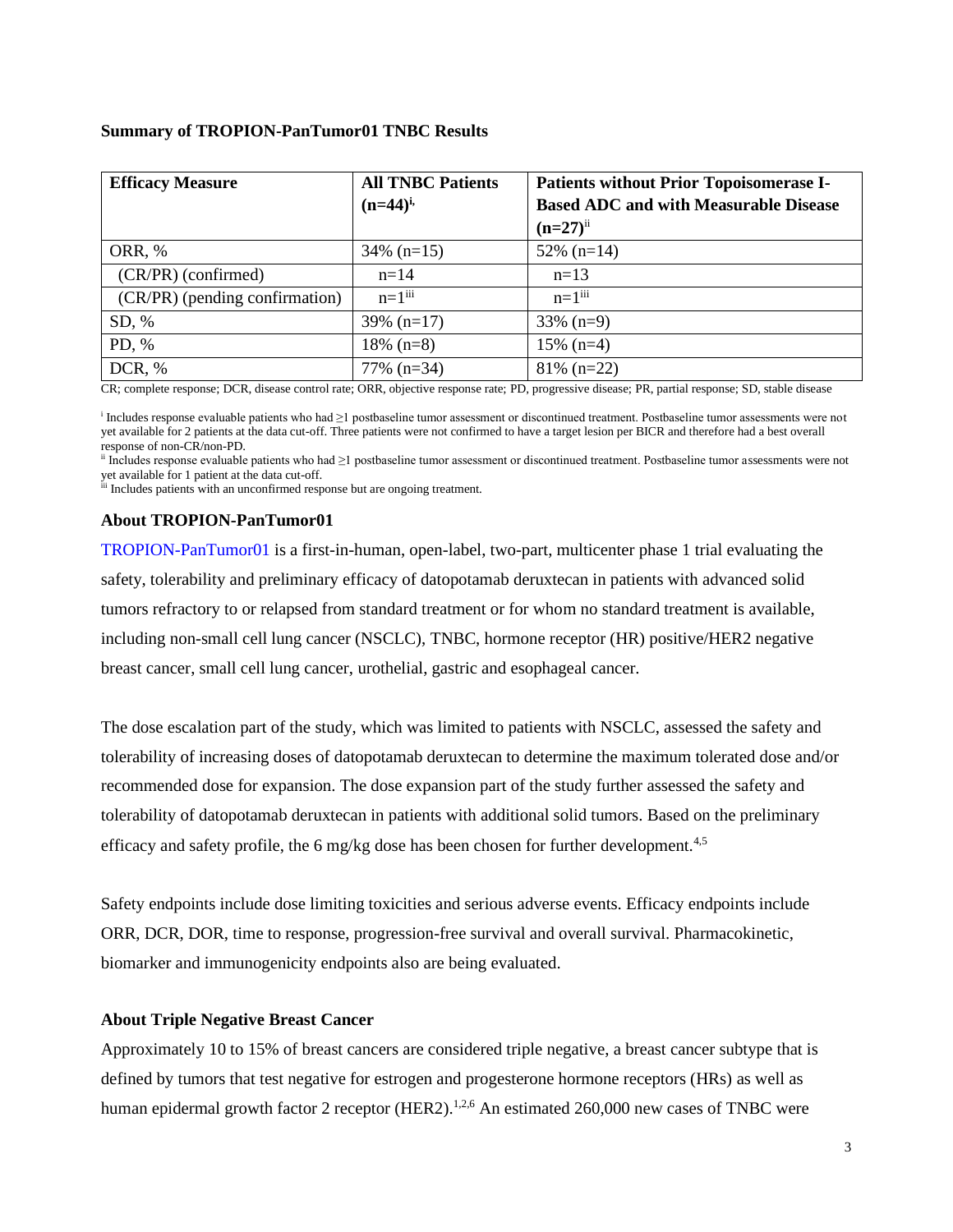reported globally in 2018 with it being more common in younger women and those who are Black.<sup>[1,](#page-0-2)[2,7](#page-0-0)</sup> Compared to patients with other breast cancer subtypes, prognosis for patients with metastatic TNBC is generally worse and the disease is more likely to recur following treatment with initial chemotherapy.[1,](#page-0-2)[3](#page-0-1) Fiveyear survival of metastatic TNBC is estimated at 12.2% and median overall survival is generally less than two years.<sup>[2,9](#page-0-0)</sup>

#### **About TROP2**

TROP2 (trophoblast cell-surface antigen 2) is a transmembrane glycoprotein overexpressed in several types of solid tumors, including breast cancer.<sup>8</sup> TROP2 overexpression has been detected in multiple breast cancer subtypes, including approximately 80% of patients with TNBC.<sup>9,10,11</sup> High TROP2 expression is an unfavorable prognostic factor for overall survival in all types of breast cancer.<sup>12</sup>

#### **About Datopotamab Deruxtecan (Dato-DXd)**

Datopotamab deruxtecan (Dato-DXd) is an investigational TROP2 directed ADC. Designed using Daiichi Sankyo's proprietary DXd ADC technology, datopotamab deruxtecan is one of three lead ADCs in the oncology pipeline of Daiichi Sankyo, and one of the most advanced programs in AstraZeneca's ADC scientific platform. Datopotamab deruxtecan is comprised of a humanized anti-TROP2 IgG1<sup>3</sup> monoclonal antibody, developed in collaboration with Sapporo Medical University, attached to a topoisomerase I inhibitor payload, an exatecan derivative, via a tetrapeptide-based cleavable linker.<sup>13</sup>

A comprehensive development program called TROPION is underway globally with trials evaluating the efficacy and safety of datopotamab deruxtecan across multiple solid tumors, including NSCLC, TNBC, HR positive/HER2 negative breast cancer, small cell lung cancer, urothelial, gastric and esophageal cancer. Trials in combination with other anticancer treatments, such as immunotherapy, are also underway.

#### **About the Daiichi Sankyo and AstraZeneca Collaboration**

Daiichi Sankyo and AstraZeneca entered into a global collaboration to jointly develop and commercialize datopotamab deruxtecan i[n July 2020,](https://www.daiichisankyo.com/media/press_release/detail/index_3126.html) except in Japan where Daiichi Sankyo maintains exclusive rights. Daiichi Sankyo is responsible for the manufacturing and supply of datopotamab deruxtecan.

#### **About Daiichi Sankyo in Oncology**

The oncology portfolio of Daiichi Sankyo is powered by our team of world-class scientists that push beyond traditional thinking to create transformative medicines for people with cancer. Anchored by our DXd antibody drug conjugate (ADC) technology, our research engines include biologics, medicinal chemistry,